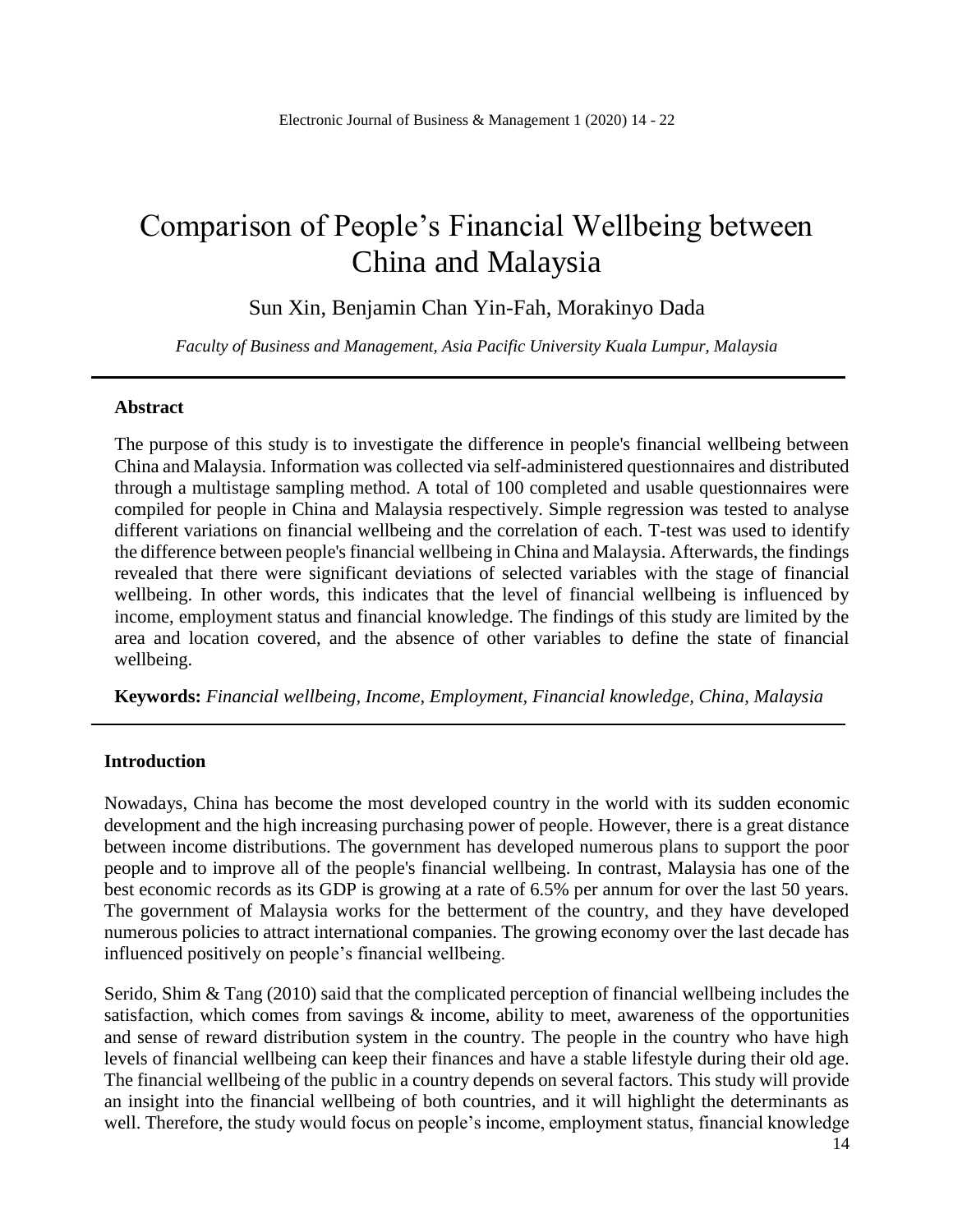to analyse their influence on the financial wellbeing of people in Malaysia and China depends. The information gathered will provide useful information to the social planners, government as well as other practitioners when highlighting the issues which are related to finances.

## **Literature Review**

Parish & Cloud (2006) observed that "economic wellbeing is an individual's perception of satisfaction with their financial situation". This paper would focus on factors of financial wellbeing, including people's income level, employment status and financial knowledge. Some empirical studies in the past found a positive correlation between income and happiness. Lenzer (2008) proved that the rise in personal income, resulting in improvement of subjective wellbeing in the country. Pan, Rejesus & He (2009) also found that personal income is essential for subjective wellbeing, especially for poor people. In short, revenue has a vast and positive impact on the financial wellbeing, especially for low-income people.

Studies have shown that unemployment continued to have a significant negative impact on subjective wellbeing. Starrin, Rantakeisu, & Hagquist (1996) suggest that the lack of money under employment stimulates feelings of shame, degradation, and even stigmatisation, which in turn lead to declining wellbeing. Clark, Georgellis & Sanfey (2001) found wellbeing is lower not only for the current unemployed but also for those with higher levels of past unemployment. Also, Crowe, Kendall  $\&$ McLoughlin (2010) proved that high unemployment reduces the likelihood of life satisfaction and overall wellbeing. This is because unemployment would result in declining economic resources, which limits the ability of individuals to plan and organise satisfying lifestyles.

Financial knowledge resembles the more popular term "financial literacy". Many research studies proved that financial literacy has shown that it is strongly related to people's financial wellbeing. Hilgert, Hogarth & Beverly (2003) showed a strong correlation between financial literacy and everyday financial management. Researchers have found that individuals with higher financial literacy tend to participate more in financial markets (e.g., Christelis et al. 2010; Van Rooij et al. 2011a). Van Rooij, Lusardi & Alessie (2011b) also showed that numeracy is related to successful retirement planning. Yin-Fah et al., (2010) stated that a lack of personal financial knowledge limits personal financial practices and may cause financial problems, resulting in lower financial wellbeing. Thus, higher levels of financial knowledge and financial management practices have been directly related to increased levels of financial satisfaction (Joo & Grable, 2004).

## **Methodology**

## **Research Design**

The research would be carried down into quantitative research. Questionnaires would be conducted to collect primary data from approving and clarifying the ambiguity findings in the literature review. The questionnaire has three sections, which would include the dependent variable, people's wellbeing in China and Malaysia, and its independent variables, which are income level, employment status and financial knowledge. Section 1 is only one question, which is designed to know the respondents' nation. Section 2 will be divided into three parts: A, B and C, which related to independent variables. Part A is about the income level, which could be measured by seven different levels from "\$20,000 or less" to "more than \$120,000" and scored 1-7 points. The higher score means a higher income level. Because the value of the Chinese yuan and Malaysia Ringgit is different, the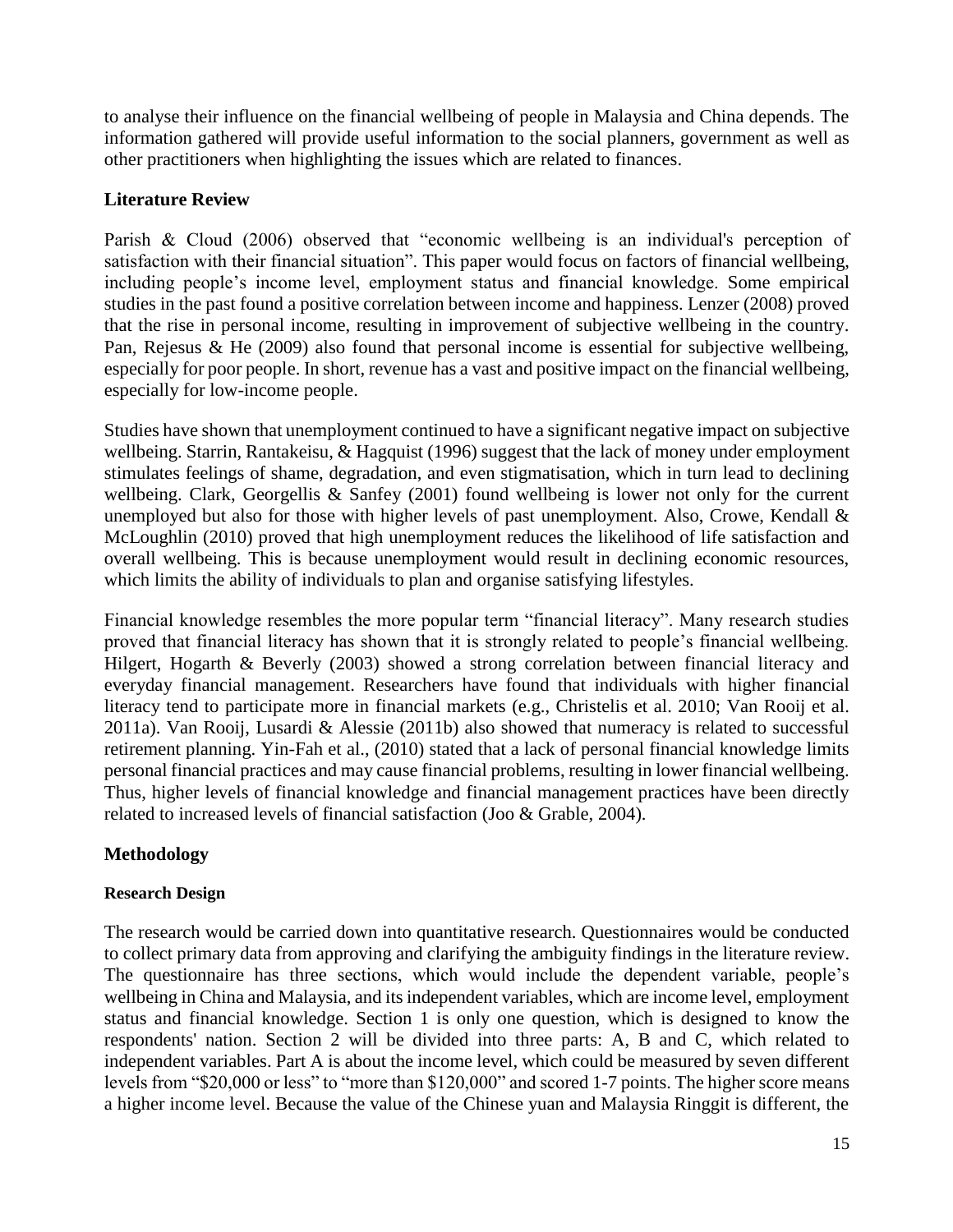US dollar is used, and the exchange rate is given.

In Part B, Respondents are required to choose "Yes" or "No" to identify their employment status and scored "1" or "0" for employed or unemployed respectively. In Part C, to identify respondents' level of financial knowledge, six multiple-choice questions are produced. Respondents are required to choose one answer which they think is right. First three questions are set to know respondents' financial general knowledge, including inflation rate & interest rate, GST and budget. On the other hand, respondents' knowledge of financial products is measured by the last three questions consisting of loan, investment and deposit. The total score is ranged from 0-15 points. Also, the greater score implies higher financial knowledge level.

In Section 3, people's wellbeing would be evaluated by the using of CFPB Financial Well-being Scale, which contains ten 5-point Likert questions and two multiple-choice questions. In this study, the respondents' scores ranged from  $0 - 40$  points. The respondent score will be converted to the financial wellbeing score according to the CFPB Financial Well-being Scale scoring worksheet, which is ranged from 14-95 points. The higher points indicate higher financial wellbeing. Moreover, the collected data from questionnaires would be analysed by using Microsoft Excel and Statistical Package for Social Science (SPSS). The descriptive tests will be conducted to highlight general information. Besides, the simple regression test would be used to identify the relationship between financial wellbeing and its determinants, including income, employment status, and financial knowledge. Also, the difference in financial wellbeing among people in China and Malaysia would be analysed by t-test.

#### **Sampling**

Random sampling method will be used to conduct this research. The result from Raosoft Sample Size Calculator (Figure 1) suggested that 68 is the minimum sample size of the survey (Margin of error  $= 10\%$ , confident level  $= 90\%$ ). To provide more in-depth analysis for this study, the sample size of this research will be 200 respondents, of which 100 respondents will be selected for China, and another 100 respondents will be selected from Malaysia.

## **Results and Findings**

#### **Respondents' Profile**

Table 1 shows that there are 100 respondents from China, and 100 respondents from Malaysia, occupying 50% of total respondents respectively. 71% of Chinese respondents are working adults, while 29% of them are older. On the contrast, working adults take less percentage in Malay respondents with 68% only. The left 32% are older.

| <b>Demographic Factor</b> | <b>Frequency</b>  |     | Percentage $(\% )$ |          |  |  |
|---------------------------|-------------------|-----|--------------------|----------|--|--|
| <b>Nation</b>             |                   |     |                    |          |  |  |
| China                     |                   | 100 | 50%                |          |  |  |
| Malaysia                  |                   | 100 | 50%                |          |  |  |
|                           | Malaysia<br>China |     | China              | Malaysia |  |  |
| Age                       |                   |     |                    |          |  |  |
| 18-61                     | 71                | 68  | 71%                | 68%      |  |  |
| $62+$                     | 29                | 32  | 29%                | 32%      |  |  |

## **Table 1: Respondents' Profile**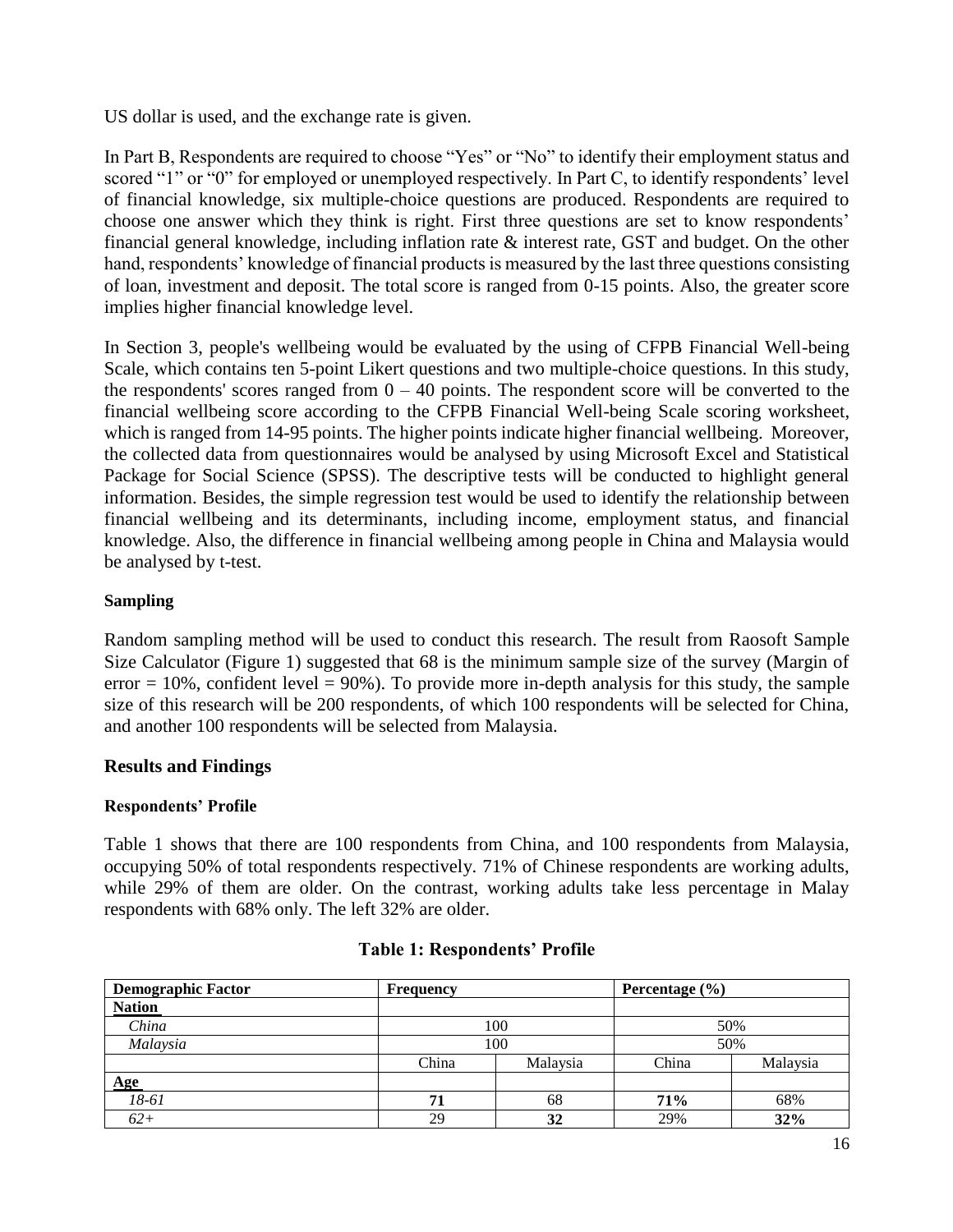| п.<br>dministered |    |     |              |     |
|-------------------|----|-----|--------------|-----|
| Self              | ◡  | 89  | 76%          | 89% |
| someone else      | -- | . . | 240/<br>4470 | 11% |

76% of Chinese respondents read the questionnaire by themselves, and 24% are administered by others. Compared to respondents of Malaysia, only 11% of them are administrated by some else. This is possible because Malaysia respondents can read English better than Chinses respondents.

#### **Frequency of Independent Variables**

Table 2 shows that most respondents are located in the income level of \$40,001 to \$80,000 in China, while Malaysia's people earn income ranging from \$40,001 to \$60,000 mostly. Also, there are more China people has an income level of \$60, 0001 to \$80,000 and \$100,001 or more.

|                        |              | Percentage      |
|------------------------|--------------|-----------------|
|                        | <b>China</b> | <b>Malaysia</b> |
| \$20,000 or less       | 8%           | 8%              |
| \$20,001 to \$40,000   | 7%           | 12%             |
| \$40,001 to \$60,000   | 23%          | 25%             |
| \$60,001 to \$80,000   | 23%          | 19%             |
| \$80,001 to \$100,000  | 11%          | 19%             |
| \$100,001 to \$120,000 | 11%          | 6%              |
| More than \$120,000    | 17%          | 11%             |
| Total                  | 100%         | 100%            |

**Table 2: Percentage of Income Level by Respondents in China and Malaysia**

Table 3 indicates that 91% of Chinese respondents are employed, while 90% of Malaysia respondents have jobs currently.

|  |  | Table 3: Percentage of Employment Status by Respondents in China and Malays |
|--|--|-----------------------------------------------------------------------------|
|  |  |                                                                             |

|              | Percentage |                 |  |  |  |
|--------------|------------|-----------------|--|--|--|
|              | China      | <b>Malaysia</b> |  |  |  |
| Unemployment | 9%         | 10%             |  |  |  |
| Employment   | 91%        | 90%             |  |  |  |
| Total        | 100%       | 100%            |  |  |  |

Table 4 shows that more Malaysia respondents are giving the right answer about inflation rate & interest rate, occupying 94%. Moreover, it also implied that Malaysia respondents have a higher knowledge level about GST, occupying more than 95%. Besides, more respondents think budget is to a minimum the living expenses with 44% for China and 56% for Malaysia respectively. In conclusion, Malaysia respondents have a higher level of general financial knowledge, but the difference is significant.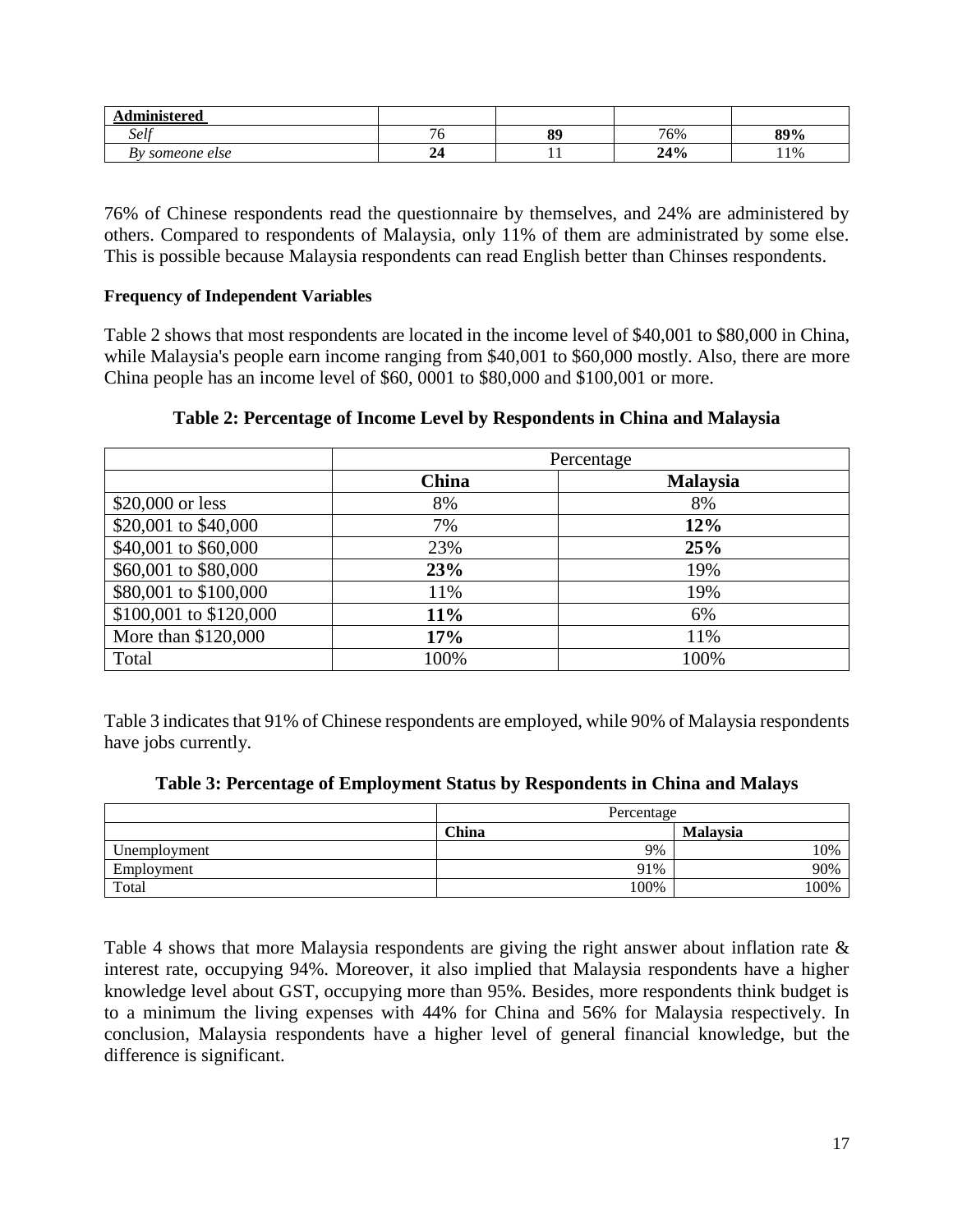|                | Question & Statement        | Percentage     |              |                |                |                |                |               |               |                |              |
|----------------|-----------------------------|----------------|--------------|----------------|----------------|----------------|----------------|---------------|---------------|----------------|--------------|
| 3              |                             |                | Yes          |                | N <sub>o</sub> |                |                |               | Don't know    |                |              |
|                |                             | $\mathsf{C}$   |              | M              | $\overline{C}$ |                | M              |               | $\mathcal{C}$ |                | M            |
|                | Inflation and Interest rate | 17%            |              | 5%             | 75%            |                | 94%            |               | 8%            |                | 1%           |
|                |                             |                |              |                |                |                |                |               |               |                |              |
| $\overline{4}$ |                             |                | True         |                |                | False          |                |               | Don't know    |                |              |
|                |                             | $\overline{C}$ |              | $\mathbf{M}$   | $\mathcal{C}$  |                | M              |               | $\mathcal{C}$ |                | M            |
| 4.1)           | National GST                | 78%            |              | 99%            | 2%             |                | 1%             |               | 20%           | 0%             |              |
| 4.2)           |                             | 84%            |              | 97%            | 6%             |                | 3%             |               | 0%            |                | 0%           |
| 4.3)           |                             | 79%            |              | $100\%$        | 1%             |                | 0%             |               | 10%           | 0%             |              |
|                |                             |                |              |                |                |                |                |               |               |                |              |
| 5              |                             | $\mathbf{A}$   |              | $\overline{B}$ |                |                | $\overline{C}$ | D             |               | E              |              |
|                |                             | $\overline{C}$ | $\mathbf{M}$ | $\overline{C}$ | $\mathbf{M}$   | $\mathcal{C}$  | M              | $\mathcal{C}$ | $\mathbf{M}$  | $\mathcal{C}$  | $\mathbf{M}$ |
|                | Budget for living expenses  | 20%            | 12%          | 44%            | 56%            | 26%            | 31%            | 10%           | 1%            | 0%             | 0%           |
|                |                             |                |              |                |                |                |                |               |               |                |              |
| 6              |                             |                | Yes          |                | N <sub>o</sub> |                |                |               | Don't know    |                |              |
|                |                             | $\mathcal{C}$  |              | $\mathbf{M}$   | $\mathcal{C}$  |                | $\mathbf{M}$   |               | $\mathsf{C}$  |                | M            |
|                | Repayments on loan          | 89%            |              | 83%            | 4%             |                | 7%             |               | 7%            |                | 10%          |
|                |                             |                |              |                |                |                |                |               |               |                |              |
| $\overline{7}$ |                             | $\mathbf{A}$   |              | $\bf{B}$       |                |                | $\mathcal{C}$  | D             |               | E              |              |
|                |                             | $\overline{C}$ | $\mathbf M$  | $\overline{C}$ | $\mathbf{M}$   | $\mathcal{C}$  | M              | $\mathcal{C}$ | $\mathbf M$   | $\overline{C}$ | $\mathbf M$  |
|                | Range of shares             | 12%            | 18%          | 48%            | 36%            | 32%            | 28%            | 8%            | 12%           | 0%             | 4%           |
|                |                             |                |              |                |                |                |                |               |               |                |              |
| 8              |                             |                | $\mathbf{A}$ |                |                | $\overline{B}$ |                |               |               | $\overline{C}$ |              |
|                |                             | $\mathcal{C}$  |              | M              | $\overline{C}$ |                | M              |               | $\mathcal{C}$ | M              |              |
|                | Higher-level knowledge      | 5%             |              | 12%            | 73%            |                | 68%            |               | 22%           | 20%            |              |

## **Table 4: Percentage of Financial Knowledge Level by Respondents in China and Malaysia (Note: C is for China, and M is for Malaysia)**

Also, Table 4 shows that most China respondents provide the right answer for the repayments on loan with 89%. Besides, most respondents think "A range of shares" would have the highest return over the long term, respectively occupying 48% in China and 36% in Malaysia. Moreover, it shows that most people have correct knowledge about that "One-year term deposit at 7% interest per annum paid quarterly back into the term deposit" would pay the most interest. However, China respondents have a higher-level knowledge with a higher percentage of 73%. In conclusion, Chia respondents have a higher level of knowledge of financial products, but this difference is not significant.

## **Frequency of Dependent Variable**

Table 5 shows that most of Malaysia respondents use "Very well" to describe the first situation that "I could handle a major unexpected expense" with 43% and the fourth situation that "I can enjoy life because of the way I am managing my money" with 53%, while most Chinses respondents describe the same situation with "Somewhat", occupying 44% and 54% respectively. Furthermore, it also implies that most of Malaysia respondents think the second situation that "I am securing my financial future" can be described as "very well" with 46%, by contrast, 48% of China respondents describe the situation as "Somewhat". Besides, it is funny to find that most of both China and Malaysia respondents use "Somewhat" to describe the third situation that "Because of my money situation, I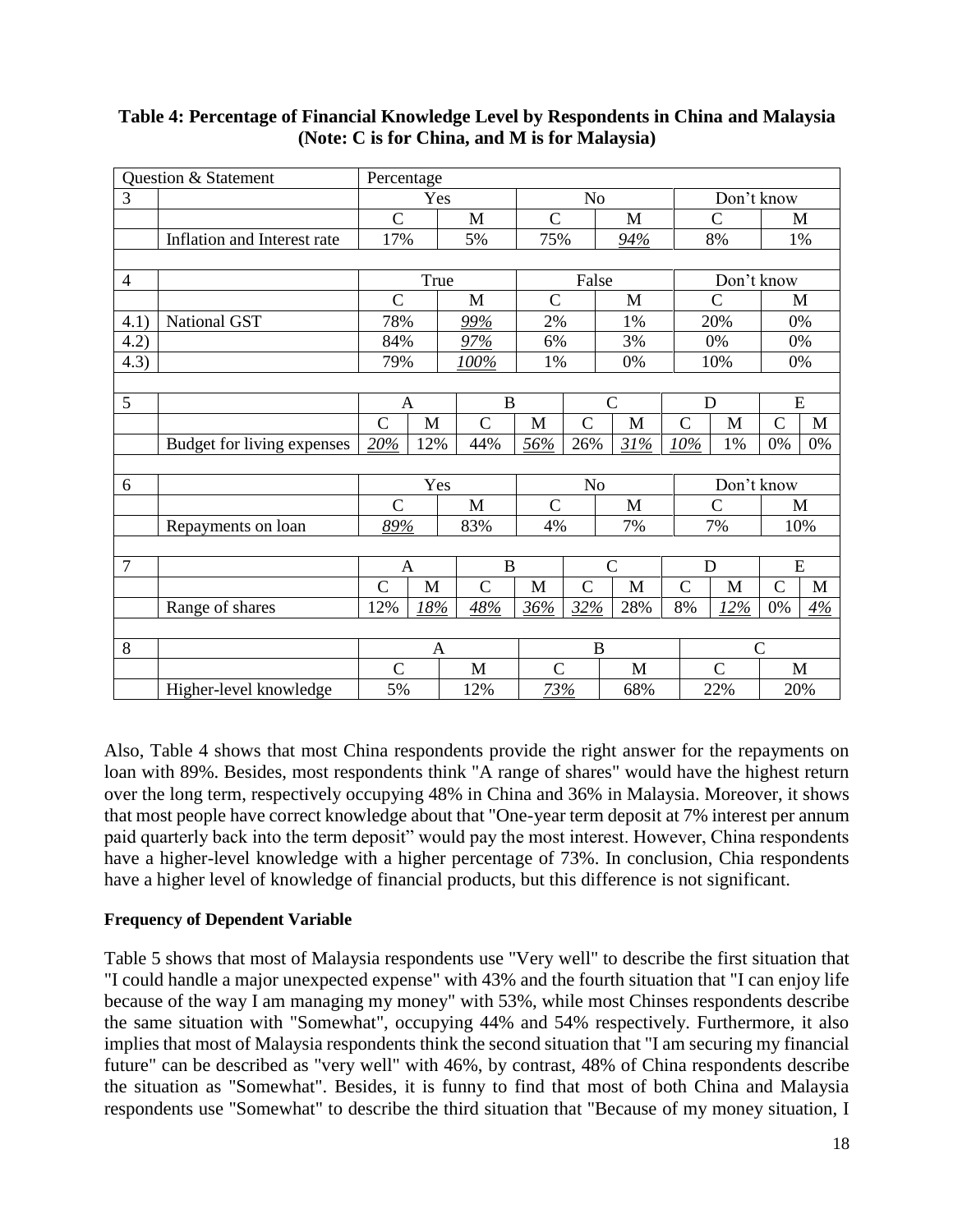feel like I will never have the things I want in life" and the sixth situation that "I am concerned that the money I have or will save will not last", occupying 58%  $& 43\%$  for China and 48%  $& 50\%$  for Malaysia respectively. Also, 49% of Malaysia respondents consider their fifth situation that "I am just getting by financially" as "Somewhat", while 45% of China respondents choose "Very little" for this situation.

| This statement describes me                                                                     |              | Completely |             | Very well | Somewhat      |     | Very little   |     | Not at all    |       |
|-------------------------------------------------------------------------------------------------|--------------|------------|-------------|-----------|---------------|-----|---------------|-----|---------------|-------|
|                                                                                                 | C            | M          | C           | M         | C             | M   | C             | M   | $\mathcal{C}$ | M     |
| 1. I could handle a major<br>unexpected expense                                                 | 6%           | 8%         | 33%         | 43%       | 44%           | 39% | 14%           | 10% | 3%            | 0%    |
| 2. I am securing my financial<br>future                                                         | 8%           | 10%        | 40%         | 46%       | 48%           | 42% | 4%            | 2%  | 0%            | 0%    |
| 3. Because of my money<br>situation, I feel like I will never<br>have the things I want in life | $1\%$        | 0%         | 19%         | 24%       | 58%           | 48% | 20%           | 28% | 2%            | 0%    |
| 4. I can enjoy life because of the<br>way I am managing my money                                | 2%           | 4%         | 36%         | 53%       | 54%           | 41% | 8%            | 2%  | 0%            | $0\%$ |
| 5. I am just getting by<br>financially                                                          | 9%           | 4%         | 7%          | 2%        | 32%           | 49% | 45%           | 42% | 7%            | 3%    |
| 6. I am concerned that the<br>money I have or will save will<br>not last                        | 0%           | 0%         | 26%         | 33%       | 43%           | 50% | 16%           | 12% | 15%           | 5%    |
|                                                                                                 | Always       |            | Often       |           | Sometimes     |     | Rarely        |     | Never         |       |
|                                                                                                 | $\mathsf{C}$ | M          | $\mathbf C$ | M         | $\mathcal{C}$ | M   | $\mathcal{C}$ | M   | $\mathbf C$   | M     |
| 7. Giving a gift for a wedding                                                                  | 6%           | 0%         | 54%         | 22%       | 22%           | 38% | 14%           | 30% | 4%            | 10%   |
| 8. I have money left over at end<br>of the month                                                | 5%           | 15%        | 7%          | 48%       | 50%           | 35% | 28%           | 2%  | 10%           | 0%    |
| 9. I am behind with my finance                                                                  | 4%           | 0%         | 38%         | 22%       | 32%           | 40% | 22%           | 30% | 4%            | 8%    |
| 10. My finances control my life                                                                 | 28%          | 2%         | 44%         | 34%       | 20%           | 44% | 6%            | 16% | 2%            | 4%    |

**Table 5: Percentage of Financial Well-being by Respondents in China and Malaysia**

Besides, it indicates that most China respondents "Often" would have a strain on finances for giving gifts with 54%, while most Malaysia respondents only "Sometimes" would have financial pressure on presents giving. This is possible because China people usually should give a high-value gift for an occasion. Also, Malaysia respondents "Often" have money left at the end of the month, occupying 48%, while half of China respondents "Sometimes" have money left over a month. Besides, 38% of China respondents "Often" be behind with their finance, while most Malaysia respondents "Sometimes" behind with their finance, reflecting 40%. Finally, 44% of China respondents think their finances "Often" control their life, while 44% of Malaysia respondents think the finances "Sometimes" control their life.

In conclusion, based on the value of "mean", Table 6 shows that China's respondents have a higher income level compared to Malaysia's. Furthermore, more Chinese are work currently. Besides, it indicates that Malaysia respondents have a higher level of financial knowledge. Also, it can be concluded that Malaysia's people have a high level of financial wellbeing.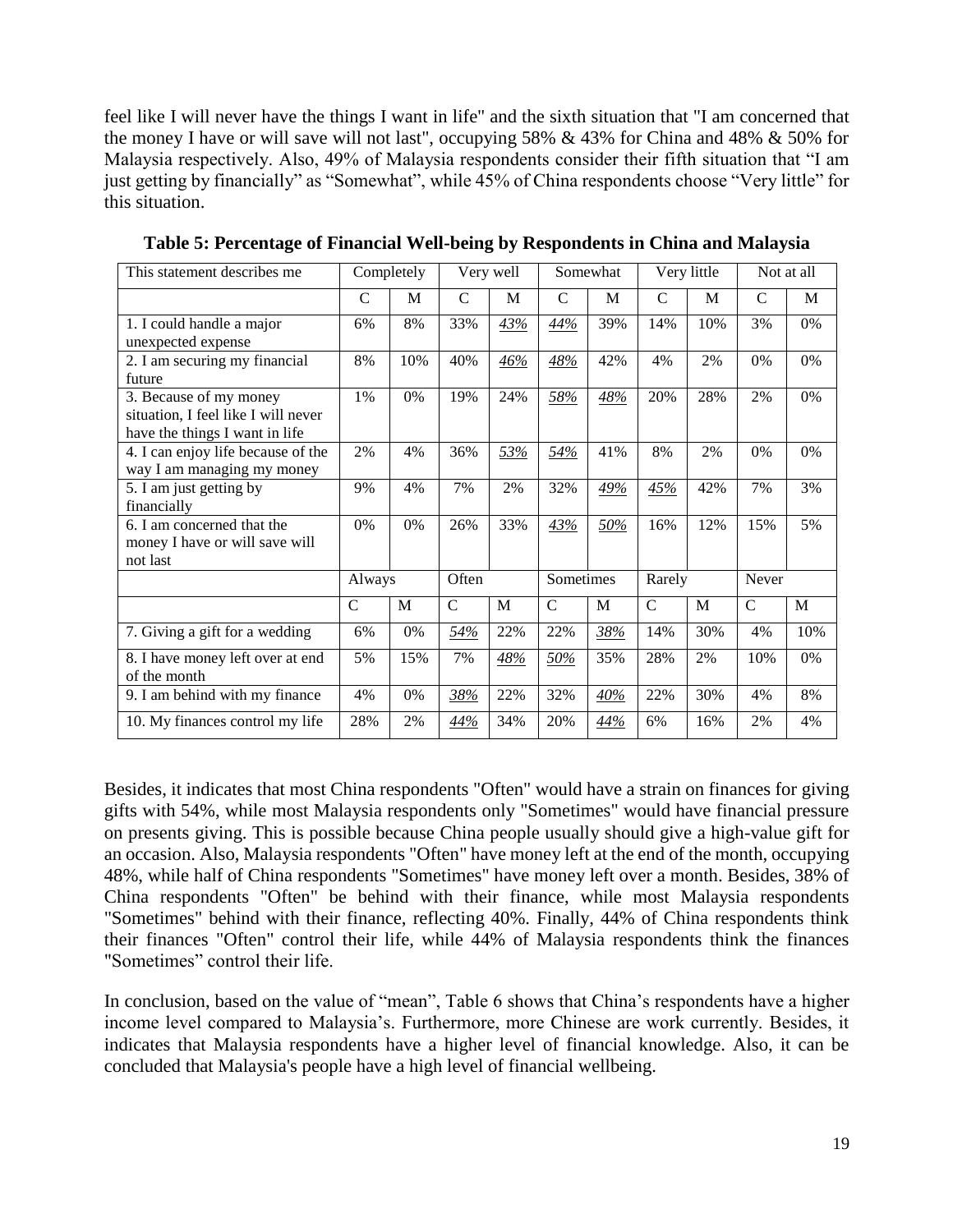| Variables                        |                   | Mean  | <b>Standard deviation</b> |          |  |
|----------------------------------|-------------------|-------|---------------------------|----------|--|
|                                  | Malaysia<br>China |       | China                     | Malaysia |  |
| Income level                     | 4.23              | 3.91  | 1.814                     | 1.700    |  |
| <b>Employment status</b>         | 0.91              | 0.90  | 0.288                     | 0.302    |  |
| <b>Financial knowledge level</b> | 6.8               | 7.0   | 4.149                     | 4.015    |  |
| <b>Financial wellbeing</b>       | 55.63             | 56.85 | 18.196                    | 18.059   |  |

**Table 6: Comparison of Respondents of China and Malaysia**

#### **Independent Variable**

As shown in Table 7, the R square value (0.30) suggests that income level explain 30% of the variation in China people's financial wellbeing. This also means that 30% of China people's financial wellbeing is predicted by income level. For Malaysia's respondents, R square value (0.27) suggests that income level explain 27% of the variation in Malaysia people's financial wellbeing. This also means that 27% of Malaysia people's financial wellbeing is predicted by income level. By comparison, China people's financial wellbeing is more influenced by income level. Besides, the R square value (0.30) suggests that employment status explain 30% of the variation in China people's financial wellbeing. This also means that 30% of China people's financial wellbeing is predicted by employment status.

| Independent variables      |       | <b>R</b> Square | <b>Significance F</b> |          |  |
|----------------------------|-------|-----------------|-----------------------|----------|--|
|                            | China | Malaysia        | China                 | Malaysia |  |
| Income level               | 0.30  | 0.27            | 0.00                  | 0.00     |  |
| <b>Employment status</b>   | 0.30  | 0.36            | 0.00                  | 0.00     |  |
| <b>Financial knowledge</b> | 0.42  | 0.42            | 0.00                  | 0.00     |  |

**Table 7: Summary of Simple Regression Analyses for Independent Variables**

For Malaysia's respondents, R square value (0.36) suggests that employment status explain 36% of the variation in Malaysia people's financial wellbeing. This also means that 36% of Malaysia people's financial wellbeing is predicted by employment status. By comparison, China people's financial wellbeing is less influenced by employment status. Also, the R square value (0.42) suggests that financial knowledge level explain 42% of the variation in China and Malaysia people's financial wellbeing. This also means that 42% of China and Malaysia people's financial wellbeing is predicted by financial knowledge level.

To conclude, the above R square indicates that income level, employment status and financial knowledge level would significantly affect China and Malaysia people's financial wellbeing. Moreover, the significant level  $(0.00<0.05)$  in Table 7 shows that there is a significant relationship between people's income level, employment status, financial knowledge level and financial wellbeing in China and Malaysia. Thus, income levels, employment status, and financial knowledge could influence the financial wellbeing of people in China and Malaysia.

## **Dependent Variable**

Table 8 shows that T-stat  $(-0.4759) > T$ -critical  $(-1.972)$ , thus there is no significant difference in financial wellbeing among people in China compared to Malaysia.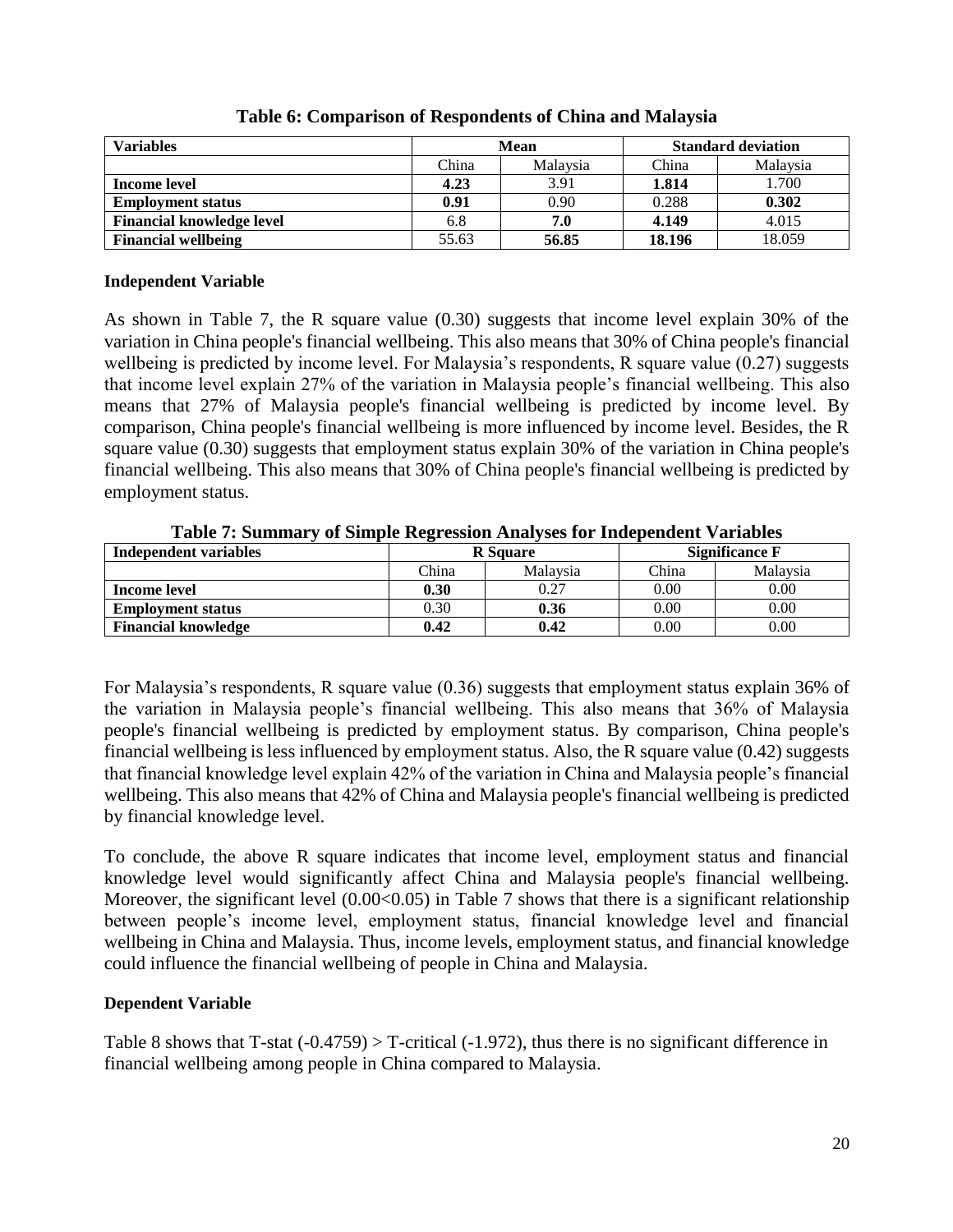|                     | Variable 1   | Variable 2 |
|---------------------|--------------|------------|
| <b>Observations</b> | 100          | 100        |
| df                  | 198          |            |
| t Stat              | -0.475890295 |            |
| t Critical two-tail | 1.972017478  |            |

## **Table 8: t-Test of People's Financial Well-being in China and Malaysia**

#### **Conclusion and Recommendations**

The study concludes that: there is a significant relationship between the variables of study as conceptualised. The independent variables (income level, employment status and financial knowledge level) significantly impact people's financial wellbeing in China and Malaysia. The study can provide some useful information such as the efforts and initiatives, which are taken by the government to improve the financial wellbeing of people. The government could take effort to increase people's income and help people be employed to improve their financial wellbeing. Also, the government can take some measures to enhance people's awareness of financial knowledge's impact on financial wellbeing. It is suggested that financial education programs should be addressed so that they can make correct decisions related to financial matter. (Yin-Fah et al., 2010).

Besides, people could try to learn some financial knowledge, which could help them manage money and assets. Besides, there is no significant between people's financial wellbeing in China and Malaysia. Thus, these countries' governments can learn from each other such as policies or measures and take effort to improve people's financial wellbeing together. However, the results of this study are limited to China's people mainly in Shandong Province and Malaysia's people in Seri Kembangan area, not all over China and Malaysia. There is a need for further research to investigate other factors such as financial attitude, financial problems and financial practices that influence people's financial wellbeing using a wide spectrum of variables, and try to find more measures to improve people's financial wellbeing in China and Malaysia.